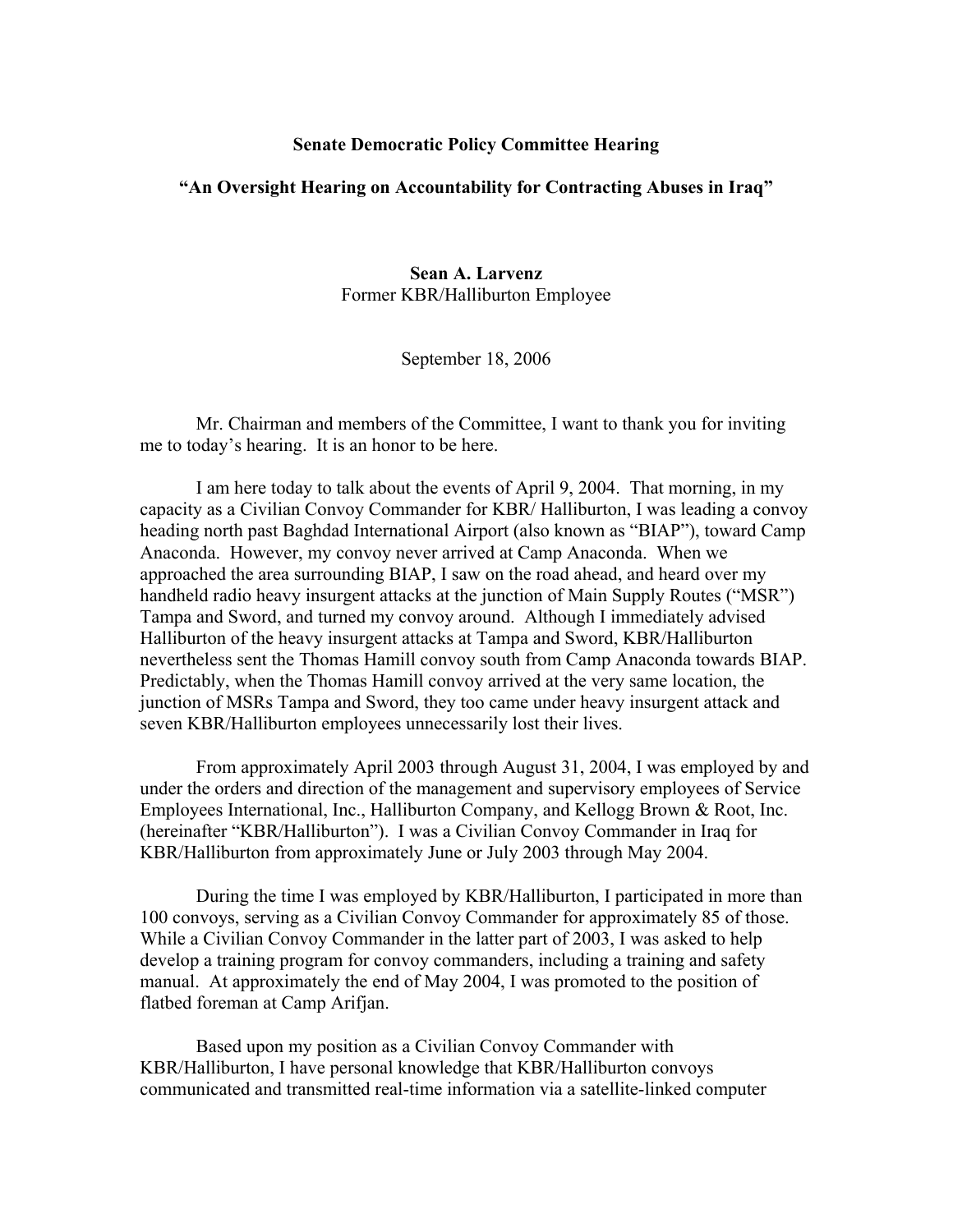system known as Qualcomm. The Qualcomm System consisted of a Mobile Data Terminal ("MDT") located inside our trucks, and stationary base-station computers located in the Theatre Transportation Mission Operations ("TTMO") office. The System operates on Global Position Satellite ("GPS") technology, and served as both a communication and mobile tracking system, allowing KBR/Halliburton management to communicate and see the position and movement of its convoys at all times. The Mobile Data Terminal in the truck has a keyboard that allows the driver to type and send messages to TTMO.

As a Civilian Convoy Commander for KBR/Halliburton, I was responsible for contacting TTMO prior to departure, upon arrival at the destination, and during any delay that lasted longer than 30 minutes. I was also responsible for reporting to TTMO the status of the road conditions along the routes that my convoys traveled.

Likewise, TTMO was responsible for providing the Civilian Convoy Commanders with current information through the Qualcomm system regarding the status of the road conditions, extent of the risk of harm, and threat of enemy attack along routes where the convoys were to travel. TTMO also used the Qualcomm System to instruct convoys to stop and turn back if they developed information indicating that the routes had become too dangerous.

KBR/Halliburton's TTMO monitors Qualcomm transmissions at all times and operators are on duty to provide an immediate response to any question and to check the location of a convoy while on the road.

The Qualcomm Mobile Data Terminal unit is capable of storing up to the last 100 messages sent or received, and the messages remain in temporary storage unless or until they are deleted or overwritten by more recent messages. As a result of this function, my Qualcomm Mobile Data Terminal also stored the last 100 messages sent or received. Shortly after the Thomas Hamill convoy was attacked, I took photographs of the screens stored in my Qualcomm. I took these photographs because I was concerned that if these messages were not preserved, they may later be destroyed. I knew that many people had been unnecessarily put in danger and I thought that the photographs might later be useful to the injured men and the families of the men that lost their lives that day.

On April 7, 2004, my convoy left Kuwait on a mission north that was supposed to take us to Camp Anaconda. On this mission, I had as members of my convoy both third country nationals (drivers from countries other than the United States, also known as "TCNs") and expatriate, or American drivers. On April 7, 2004, we traveled north from our starting point in Kuwait to Camp Cedar, where we spent the night.

On the morning of April  $8<sup>th</sup>$ , the TCN drivers approached me as a group, and their spokesman, the only English-speaking member of the group, advised me that all 20 of them were refusing to go on this mission because of news they had heard on the local radio regarding hostilities on the MSRs where our convoy was headed. They told me that bad things were going to happen, and they were sorry, but they could not go. In fact, not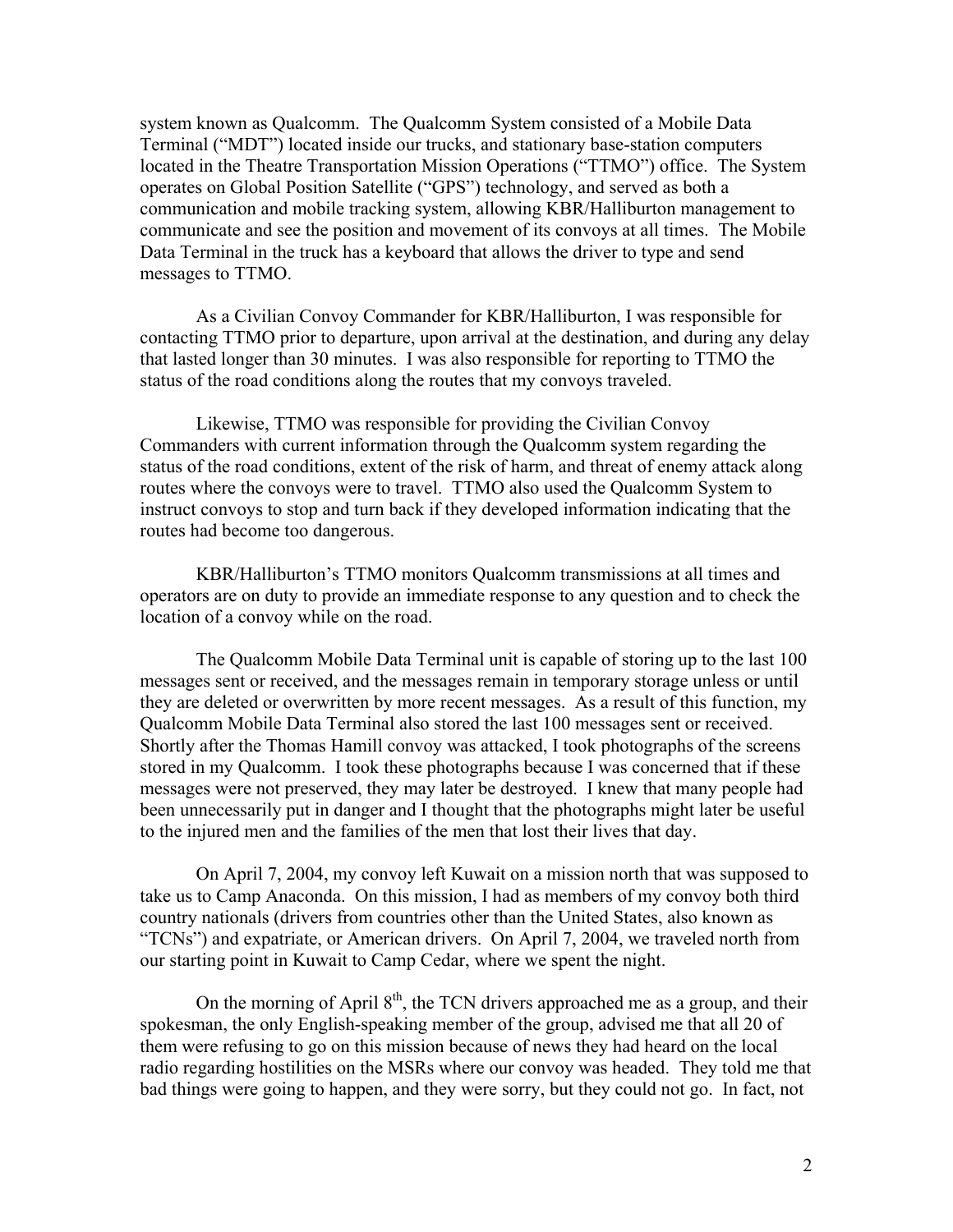only did the TCN's refuse to go, they pled with me and the rest of my drivers not to go on the mission that day. I informed KBR/Halliburton that the TCNs refused to go on the convoy.

I and the remaining drivers in my convoy did, in fact, leave Camp Cedar at about 11:00 a.m. on April 8, 2004. It was our goal to reach Camp Anaconda. At 3:18 p.m., I received a Qualcomm message from TTMO asking if we were aware of the hostilities that awaited us. The message further stated that there had been direct ambushes on "every" convoy consisting of mortar fire, improvised explosive devices (IED's), and heavy small arms fire, and that several KBR/Halliburton personnel had been "hit." The message advised us to proceed with "caution."

Within the hour, at 3:51 p.m. on April 8, 2004, I received orders through the Qualcomm to turn around and seek safety at Camp Scania due to the "hostilities." The message stated that the orders were directly from KBR/Halliburton Project Manager, Keith Richard. Our convoy returned to Scania where we spent the night.

On April 9, 2004, it was our intention to leave Scania and reach Camp Anaconda. At 5:39 a.m. on April 9, I received a Qualcomm message stating that per Keith Richard, Project Manager of KBR/Halliburton's TTM, no convoys were to move between Cedar II north to Anaconda and no traffic was to move south from Anaconda to Cedar II. I immediately inquired via the Qualcomm whether this was an "all day situation" or temporary. I was told via Qualcomm that I would be kept advised.

To my surprise, exactly 30 minutes later, at 6:09 a.m., I received a Qualcomm message that stated that per Keith Richard, Project Manger, all traffic was to proceed as normal and that all main supply route traffic lanes were open in all directions. Shortly thereafter, my convoy left Scania heading north.

At 9:02 a.m. on the morning of April  $9<sup>th</sup>$ , I received another Qualcomm message that stated one convoy had been "hit" at the junction of Tampa and Sword, on the west side of Baghdad International Airport, with mortars and small arms fire. I was told to proceed with "extreme caution" in this area and that I should advise our military escorts of "possible ambush" in this area. It is inconceivable to think that proceeding with "extreme caution" will protect a convoy in Iraq from deadly weapons such as small arms fire, mortars, improvised explosive devices and rocket propelled grenades.

As we neared the west gate of Baghdad International Airport at approximately 9:10 a.m. on April 9, my convoy was attacked by small arms, mortar, and rocket propelled grenade (RPG) fire. When we were about one mile north of the turnoff for the west entrance of Baghdad International Airport, I saw mortar fire landing in the road just north of us at the interchange of main supply routes, Tampa and Sword. I also heard loud explosions and on the hand held radio I overheard conversations of members of other convoys as they were being attacked.